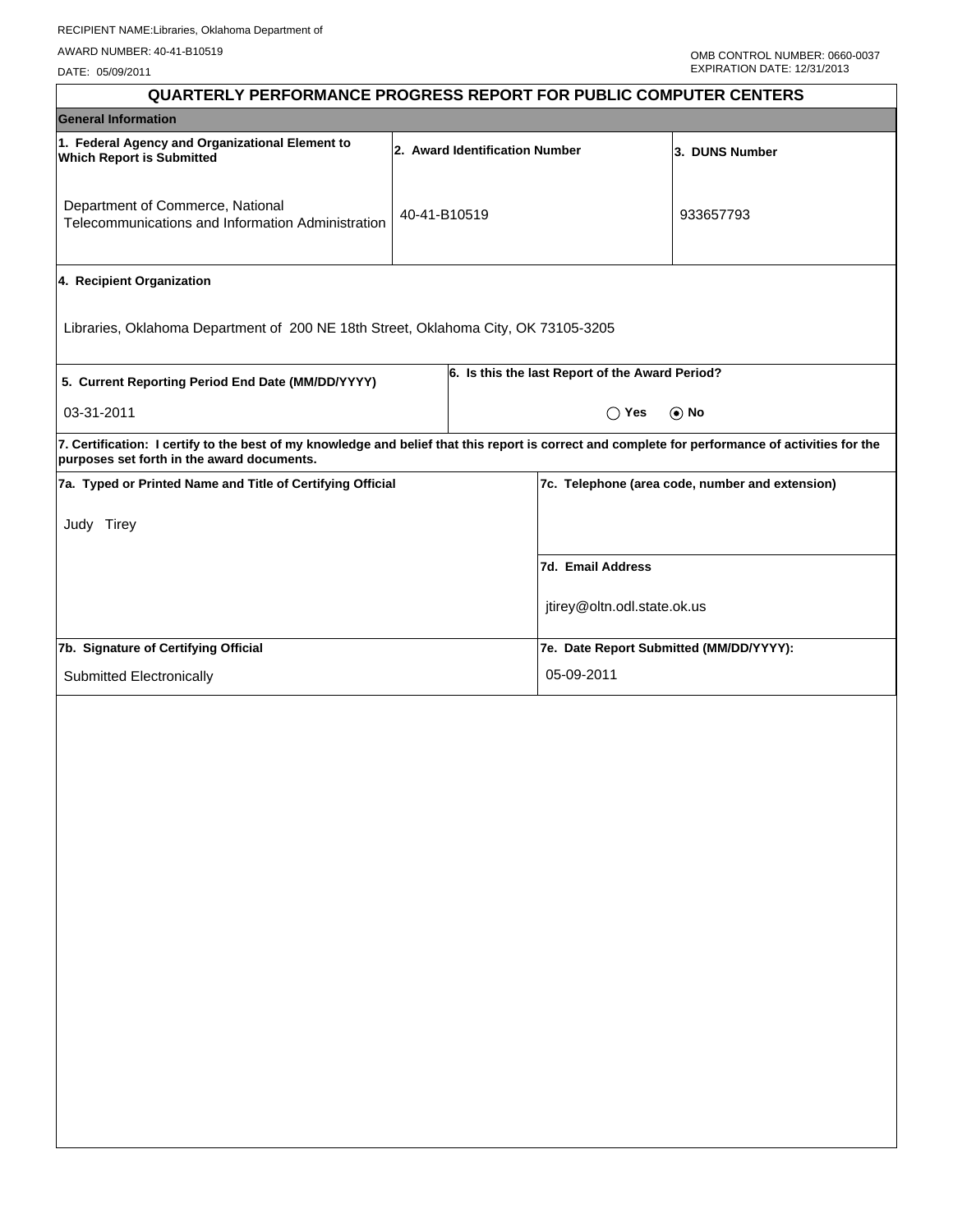**Project Indicators (This Quarter)**

## **1. Please describe significant project accomplishments completed during this quarter (600 words or less).**

The receipt of Universal Services funds, commonly called Erate, are an integral part of the plan for the success and expansion of Okconnect, Oklahoma's BTOP grant project. The Oklahoma Department of Libraries anticipates receiving approximately \$4,000,000.00 in Erate funds for Okconnect consortium libraries; which means approximately \$700,000.00 of previously allotted grant funds will be available to spend on different aspects of the Okconnect grant.

These additional funds will be leveraged with the Okconnect BTOP grant project funds and the Bill and Melinda Gates matching funds to expand the reach of the Okconnect project to additional libraries and citizens. Expansion possibilities include increasing the number of libraries participating in the Okconnect grant, increased broadband speed and videoconferencing equipment and/or more training and marketing to expand usage of the services.

The professional company hired to apply for Universal Service Erate funds was financed by the matching funds provided by the Bill and Melinda Gates Foundation. Obtaining Erate funds requires filing detailed forms; so the Okconnect staff partnered with the Oklahoma Agency of Central Services and the firm Kellogg and Sovereign to offer a Request for Proposal, establish evaluation criteria, and select the winning bidders. Videoconferencing equipment was selected during this period through competitive bidding.

It is expected that confirmation of Erate award notification will not be received until Fall, 2011. It is dependent upon this award whether BTOP libraries will receive a higher broadband speed than requested in the Okconnect application. If award is not received libraries will begin implementing broadband speeds projected in the Okconnect application. Thus, it is not dependent upon Erate award for the BTOP project to move forward, but rather the increased broadband speeds are dependent on Erate.

Okconnect staff attended a one day meeting in Dallas, Texas at the Cisco office for training on videoconferencing equipment selected for purchase.

Other project activities include preparations for purchase of the desktop and laptop computers. A Request for Proposal draft has been prepared and upon completion will be submitted to the Oklahoma Agency of Central Services and the Oklahoma Office of State Finance to begin the purchase process.

**2. Please provide the percent complete for the following key milestones in your project. Write "0" in the Percent Complete column and "N/ A" in the Narrative column if your project does not include this activity. If you provided additional milestones in your baseline report, please insert them at the bottom of the table. Figures should be reported cumulatively from award inception to the end of the most recent reporting quarter. Please provide a narrative description if the percent complete is different from the target provided in your baseline plan (300 words or less).**

|      | <b>Milestone</b>                         | <b>Percent</b><br>Complete | Narrative (describe your reasons for any variance from the baseline<br>plan or any other relevant information) |
|------|------------------------------------------|----------------------------|----------------------------------------------------------------------------------------------------------------|
|      | 2.a. Overall Project                     | 7                          |                                                                                                                |
| 2.b. | <b>Equipment / Supply Purchases</b>      |                            | Progress reported in Question 4 below                                                                          |
|      | 2.c. Public Computer Centers Established |                            | Progress reported in Question 4 below                                                                          |
|      | 2.d. Public Computer Centers Improved    |                            | Progress reported in Question 4 below                                                                          |
| 2.e. | <b>New Workstations Installed</b>        |                            | Progress reported in Question 4 below                                                                          |
| 2.f. | <b>Existing Workstations Upgraded</b>    |                            | Progress reported in Question 4 below                                                                          |
| 2.q. | <b>Outreach Activities</b>               |                            | Progress reported in Question 4 below                                                                          |
| 2.h. | <b>Training Programs</b>                 |                            | Progress reported in Question 4 below                                                                          |
|      |                                          |                            |                                                                                                                |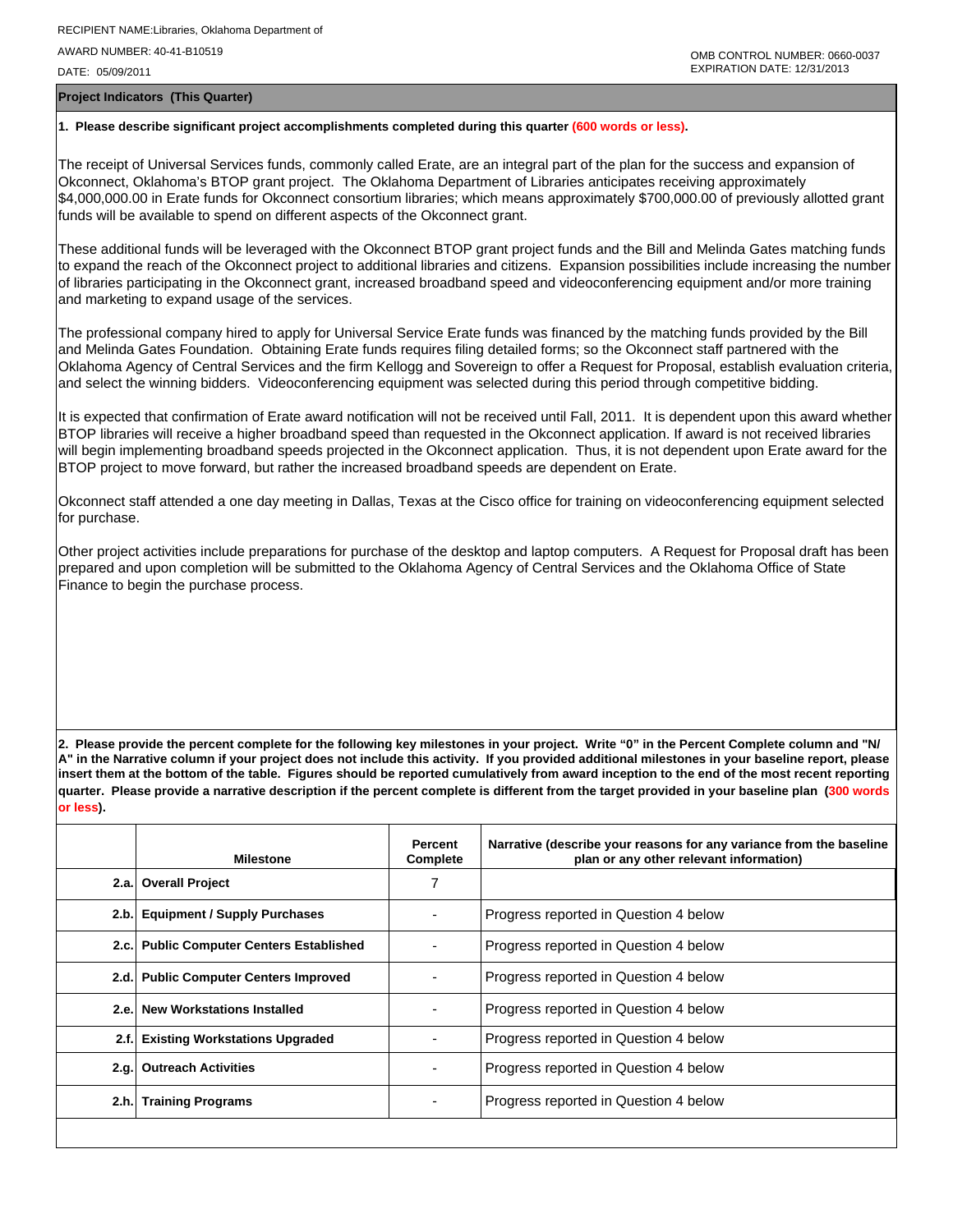**2.i. Other (please specify):** - Progress reported in Question 4 below

**3. Please describe any challenges or issues faced during this past quarter in achieving planned progress against the project milestones listed above. In particular, please identify any areas or issues where technical assistance from the BTOP program may be useful (600 words or less).**

Challenges faced during this quarter involved collecting the large amount of data necessary for a successful filing for Universal Services, commonly known as Erate. The professional company hired to submit the Erate application was paid by the matching funds provided by the Bill and Melinda Gates Foundation. A great deal of information collection was accomplished by Kellogg and Sovereign assisted by the Okconnect staff. It is a challenge to assemble the large amount of data, offer the Request for Proposals, evaluate the proposals received and identify the winning bidders. Okconnect staff worked diligently to accomplish this portion of the project as it has such a large effect on increasing the reach of the Okconnect grant project. A successful Erate application will increase the broadband speeds for all the libraries within Okconnect.

**4. Please provide actual total numbers to date or typical averages for the following key indicators, as specified in the question. Write "0" in the Total column and "N/A" in the Narrative column if your project does not include this activity. Unless otherwise indicated below, figures should be reported cumulatively from award inception to the end of the most recent reporting quarter. Please provide a narrative explanation if the total is different from the target provided in your baseline plan (300 words or less).** 

|       | Indicator                                                                                                             | Total    | Narrative (describe your reasons for any variance from the baseline<br>plan or any other relevant information)                                              |
|-------|-----------------------------------------------------------------------------------------------------------------------|----------|-------------------------------------------------------------------------------------------------------------------------------------------------------------|
| 4.a.l | New workstations installed and available<br>to the public                                                             | $\Omega$ | No variance from the timeline                                                                                                                               |
|       | 4.b. Average users per week (NOT cumulative)                                                                          | 24.821   | Average users per week number represents a weekly average<br>obtained from information submitted by the 44 Okconnect libraries<br>on the 2009 annual report |
|       | 4.c. Number of PCCs with upgraded broadband $\big _0$<br><b>connectivity</b>                                          |          | No variance from the timeline                                                                                                                               |
|       | 4.d. Number of PCCs with new broadband<br>wireless connectivitv                                                       |          | No variance from the timeline                                                                                                                               |
|       | Number of additional hours per week<br>4.e. existing and new PCCs are open to the<br>public as a result of BTOP funds | 0        | No variance from the timeline                                                                                                                               |

**5. Training Programs. In the chart below, please describe the training programs provided at each of your BTOP-funded PCCs.**

| Name of Training Program | Length of Program (per hour | <b>Number of Participants per</b> | <b>Number of Training Hours per</b> |  |  |
|--------------------------|-----------------------------|-----------------------------------|-------------------------------------|--|--|
|                          | basis)                      | Program                           | Program                             |  |  |
| None at present time     |                             |                                   |                                     |  |  |

Add Training Program Remove Training Program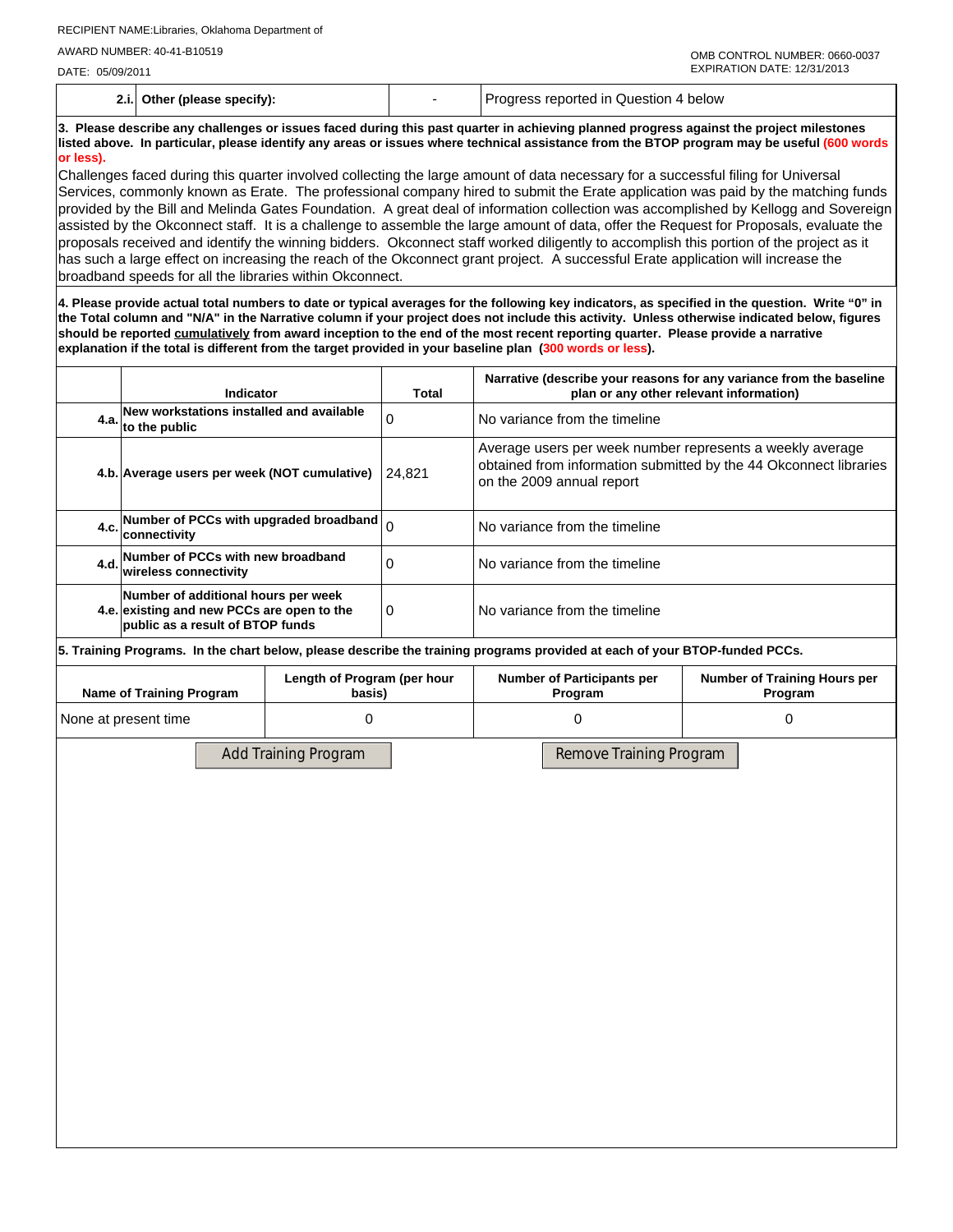**Project Indicators (Next Quarter)**

**1. Please describe significant project accomplishments planned for completion during the next quarter (600 words or less).** All the laptops, desktops, notebooks, projectors, printers, carrels and software will be purchased. These items will be sent directly from the factory to the individual libraries. Software will be installed by the local librarian or technician.

**2. Please provide the percent complete anticipated for the following key milestones in your project as of the end of the next quarter. Write "0" in the second column if your project does not include this activity. Figures should be reported cumulatively from award inception to the end of the next reporting quarter. Please provide a narrative description if the planned percent complete is different from the target provided in your baseline plan (300 words or less).**

|      | <b>Milestone</b>                           | <b>Planned</b><br><b>Percent</b><br>Complete | Narrative (describe reasons for any variance from baseline plan<br>or any relevant information) |
|------|--------------------------------------------|----------------------------------------------|-------------------------------------------------------------------------------------------------|
|      | 2.a. Overall Project                       | 30                                           |                                                                                                 |
| 2.b. | <b>Equipment / Supply Purchases</b>        |                                              | Milestone Data Not Required                                                                     |
| 2.c. | <b>Public Computer Centers Established</b> |                                              | Milestone Data Not Required                                                                     |
| 2.d. | <b>Public Computer Centers Improved</b>    |                                              | Milestone Data Not Required                                                                     |
| 2.e. | <b>New Workstations Installed</b>          |                                              | Milestone Data Not Required                                                                     |
| 2.f. | <b>Existing Workstations Upgraded</b>      |                                              | Milestone Data Not Required                                                                     |
| 2.q. | <b>Outreach Activities</b>                 | ۰                                            | Milestone Data Not Required                                                                     |
|      | 2.h. Training Programs                     | $\overline{\phantom{0}}$                     | Milestone Data Not Required                                                                     |
| 2.i. | Other (please specify):                    |                                              | Milestone Data Not Required                                                                     |

**3. Please describe any challenges or issues anticipated during the next quarter that may impact planned progress against the project milestones listed above. In particular, please identify any areas or issues where technical assistance from the BTOP program may be useful (600 words or less).**

Following the identification and selection of the desktop and laptop computers and webcams, the Okconnect team must submit the requests to the Office of State Finance to obtain approval for purchase of the items. This is not particularly a problem, however it is a time issue which is out of our control. Our plans allow for a longer approval time period than desired, but we wish to remain on target and would prefer to be ahead of schedule rather than behind.

Computers will be delivered to the project libraries directly from the factory, so it is anticipated that significant planning and communication with the librarians must precede computer delivery to diminish confusion and questions.